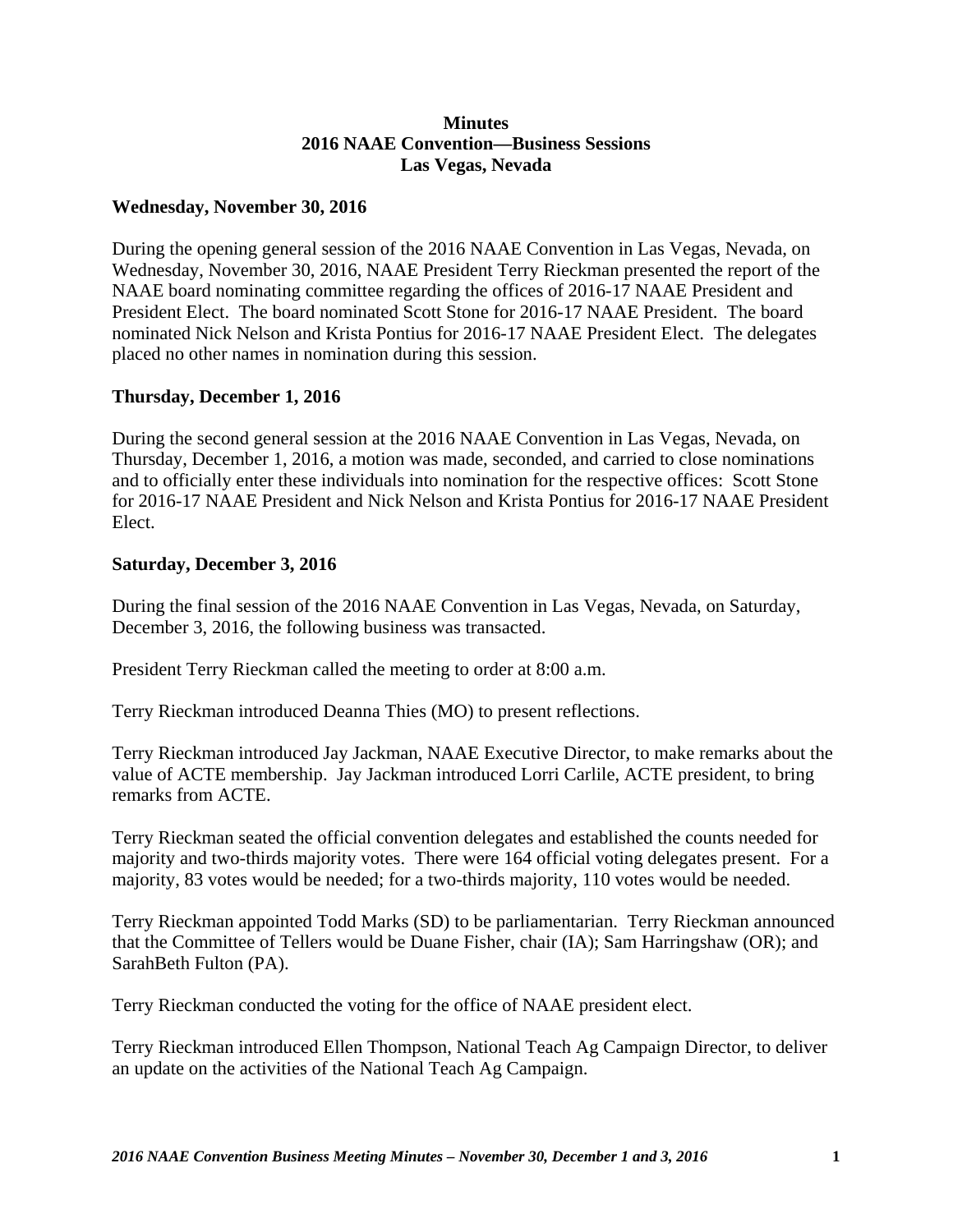The NAAE board members presented the awards for Ideas Unlimited (sponsored by National Geographic Learning/Cengage Learning) and Teachers Turn the Key (sponsored by RAM, as a special project of the National FFA Foundation).

Terry Rieckman called on the committee chairs to present the updates from the seven standing committees, as follows:

**Finance**—Zach Rada (MN) presented the update.

**Marketing**—Wes Crawford (OR) presented the update.

**Member Services**—Jerrod Lundry (OK) presented the update.

**Policy and Bylaws**—Bobbie Jo Donovan (SD) presented the update.

**Professional Growth**—Roger King (WI) presented the update.

**Public Policy**—Brett Brandner (FL) presented the update.

**Strategic Planning**—Stephanie Jolliff (OH) presented the update.

Terry Rieckman then opened the floor for other business. There was no other business presented for consideration.

Jay Jackman recognized the two outgoing regional vice presidents, Nick Nelson and Krista Pontus, and their families. Both Nick Nelson and Krista Pontus were awarded life membership in NAAE and presented an appreciation plaque.

Jay Jackman recognized Terry Rieckman, and his wife, as the outgoing president. Jay presented Terry an outgoing president plaque. Terry then delivered his outgoing president remarks.

Terry Rieckman then recognized the outgoing regional vice presidents and regional secretaries and welcomed the new regional vice presidents and regional secretaries.

Jonathan Hoer (MO) moved, Dan Spellerberg (ND) seconded, to cast a unanimous ballot for Scott Stone, 2016-17 NAAE President; the motion carried.

Terry Rieckman announced the results of the voting for NAAE president elect. Nick Nelson (OR) was elected 2016-17 NAAE President Elect.

Terry Rieckman then installed the 2016-17 NAAE officers, including the new president, Scott Stone (MO), the new president elect, Nick Nelson (OR), and the new regional vice presidents who were Chad Massar (MT), Region I Vice President, and Sherisa Nailor (PA), Region VI Vice President.